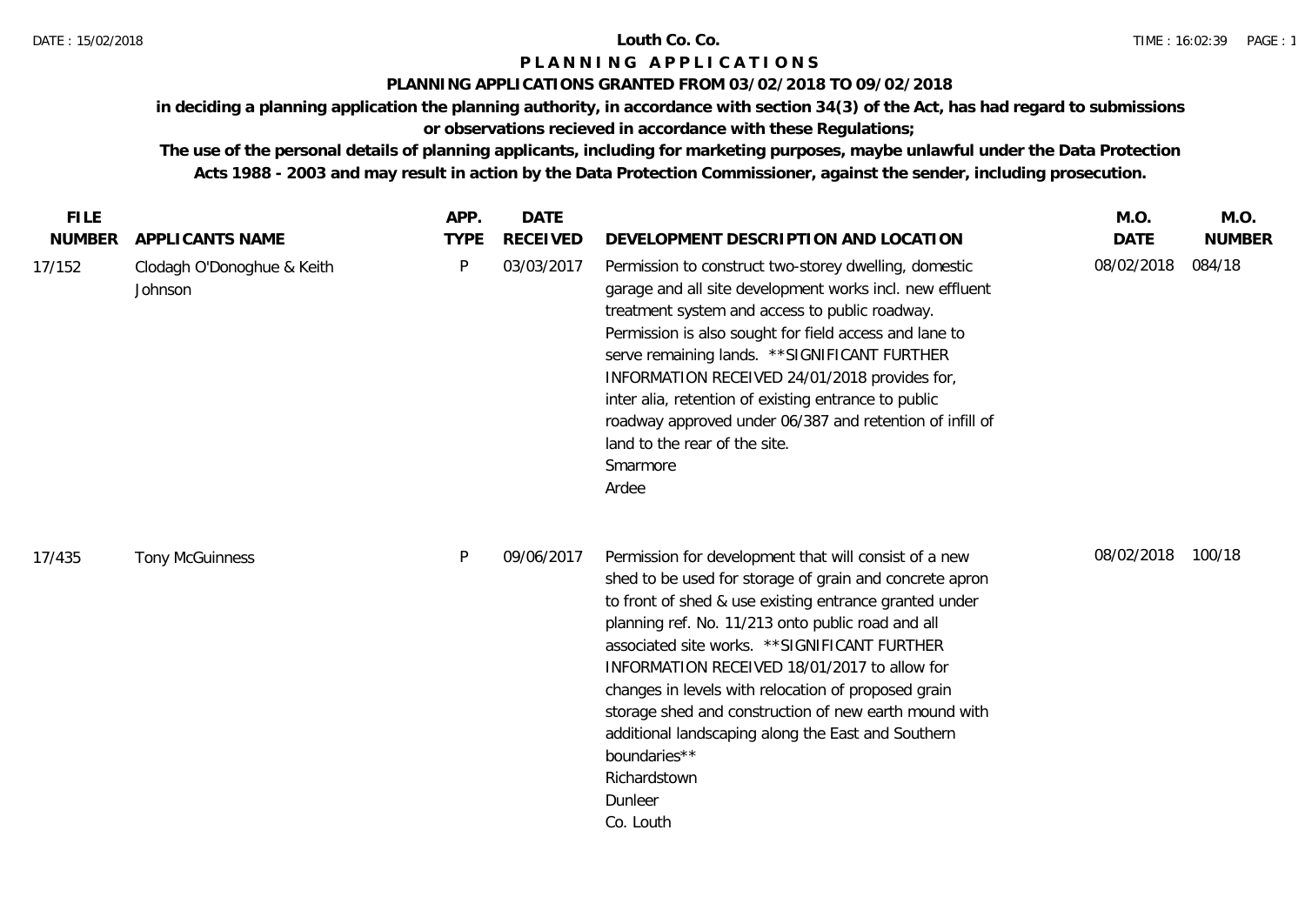### **PLANNING APPLICATIONS GRANTED FROM 03/02/2018 TO 09/02/2018**

**in deciding a planning application the planning authority, in accordance with section 34(3) of the Act, has had regard to submissions** 

# **or observations recieved in accordance with these Regulations;**

| <b>FILE</b>   |                            | APP.        | <b>DATE</b>     |                                                                                                                                                                                                                                                                                                                                                                                                                                                                                                                                                                                                              | M.O.       | M.O.          |
|---------------|----------------------------|-------------|-----------------|--------------------------------------------------------------------------------------------------------------------------------------------------------------------------------------------------------------------------------------------------------------------------------------------------------------------------------------------------------------------------------------------------------------------------------------------------------------------------------------------------------------------------------------------------------------------------------------------------------------|------------|---------------|
| <b>NUMBER</b> | APPLICANTS NAME            | <b>TYPE</b> | <b>RECEIVED</b> | DEVELOPMENT DESCRIPTION AND LOCATION                                                                                                                                                                                                                                                                                                                                                                                                                                                                                                                                                                         | DATE       | <b>NUMBER</b> |
| 17/463        | Ian Halliday & Jade Meehan | P           | 20/06/2017      | Permission for development that will consist of a two<br>storey dwelling house, domestic garage, vehicular<br>entrance, effluent treatment system and for all associated<br>site works.<br>Cappoge<br>Dunleer<br>Co. Louth                                                                                                                                                                                                                                                                                                                                                                                   | 08/02/2018 | 096/18        |
| 17/640        | Jacqui D. Ui Mhonacháin    | R           | 28/08/2017      | Permission for the development that will consist of the<br>retention of a mobile home as temporary<br>accommodation and full permission for the construction<br>of a two-storey extension to side and rear of existing<br>dwelling along with a single storey extension to rear, to<br>revise site boundaries and all ancillary site works.<br>** SIGNIFICANT FURTHER INFORMATION RECEIVED on<br>19/01/2018 provided for revised plans/information to<br>include new waste water treatment and percolation area<br>to serve development and revised site boundaries. **<br>Artnalivery<br>Ardee<br>Co. Louth | 08/02/2018 | 088/18        |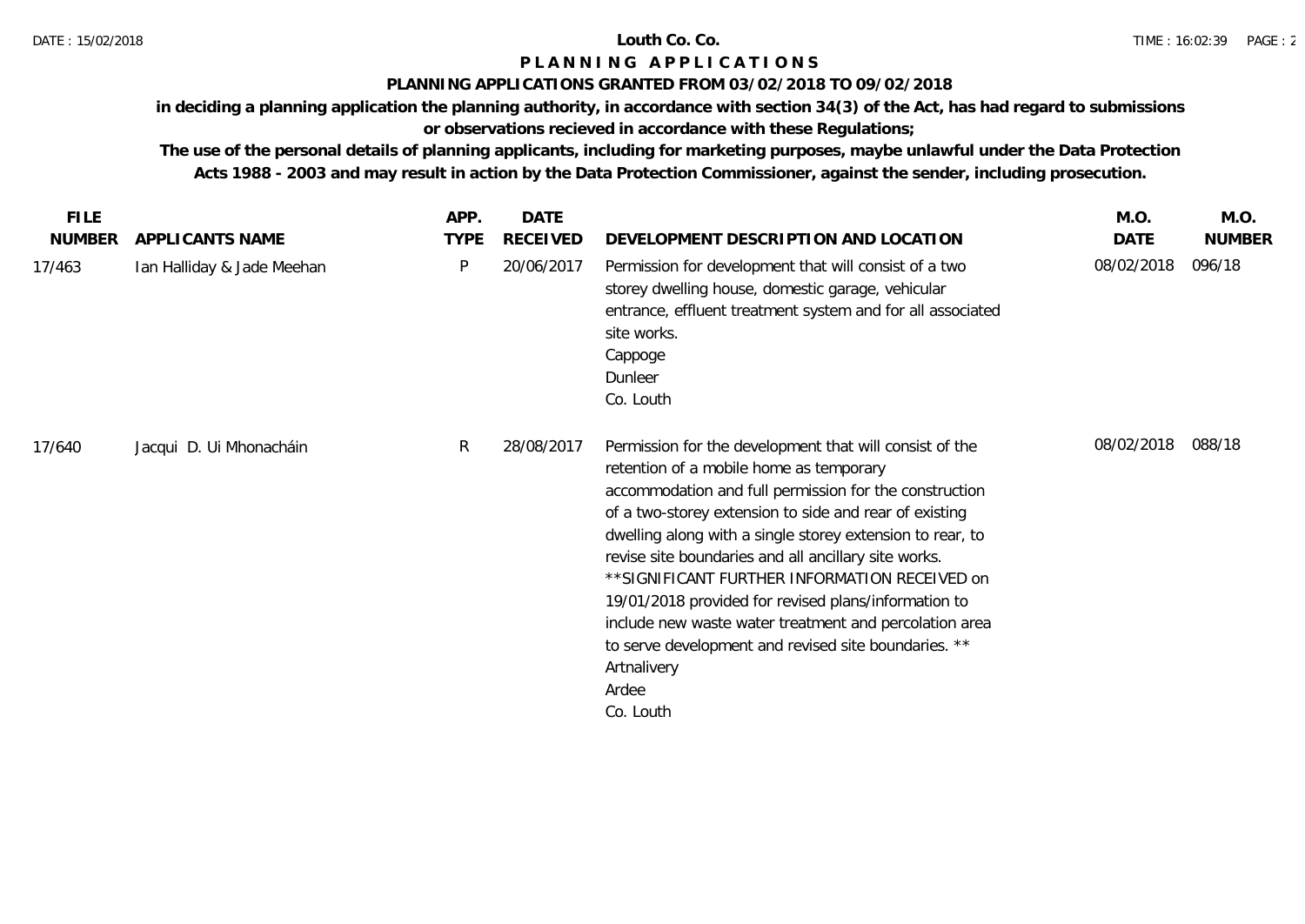### **PLANNING APPLICATIONS GRANTED FROM 03/02/2018 TO 09/02/2018**

**in deciding a planning application the planning authority, in accordance with section 34(3) of the Act, has had regard to submissions** 

# **or observations recieved in accordance with these Regulations;**

| <b>FILE</b>   |                         | APP.         | <b>DATE</b>     |                                                                                                                                                                                                                                                                                                                                                                  | M.O.              | M.O.          |
|---------------|-------------------------|--------------|-----------------|------------------------------------------------------------------------------------------------------------------------------------------------------------------------------------------------------------------------------------------------------------------------------------------------------------------------------------------------------------------|-------------------|---------------|
| <b>NUMBER</b> | <b>APPLICANTS NAME</b>  | <b>TYPE</b>  | <b>RECEIVED</b> | DEVELOPMENT DESCRIPTION AND LOCATION                                                                                                                                                                                                                                                                                                                             | <b>DATE</b>       | <b>NUMBER</b> |
| 17/726        | Dan and Maureen Smyth   | $\mathsf{R}$ | 27/09/2017      | Retention permission for porch extension to the front and<br>extension to the rear of an existing dwelling house, 2no.<br>detached domestic storage sheds and all associated site<br>works. ** SIGNIFICANT FURTHER INFORMATION<br>RECEIVED 23/01/2018 provides for, inter alia, a new<br>septic tank and percolation area.<br>Willville<br>Greenore<br>Co. Louth | 08/02/2018        | 087/18        |
| 17/738        | Donal & Theresa Synnott | P            | 03/10/2017      | Permission for side and front single storey extension to<br>existing dwelling and all associated site works.<br>*SIGNIFICANT FURTHER INFORMATION RECEIVED<br>19/01/2018*<br>Dromena Road<br>Castlebellingham<br>Co. Louth                                                                                                                                        | 08/02/2018 094/18 |               |
| 17/754        | Damien McCann           | P            | 09/10/2017      | Permission for development that consists of the<br>demolition of derelict dwelling and erection of one new<br>dwelling house, waste water treatment system and all<br>associated site works. ** SIGNIFICANT FURTHER<br>INFORMATION RECEIVED 22/01/2018 **<br>Glenmore<br>Riverstown<br>Dundalk<br>Co. Louth                                                      | 08/02/2018        | 089/18        |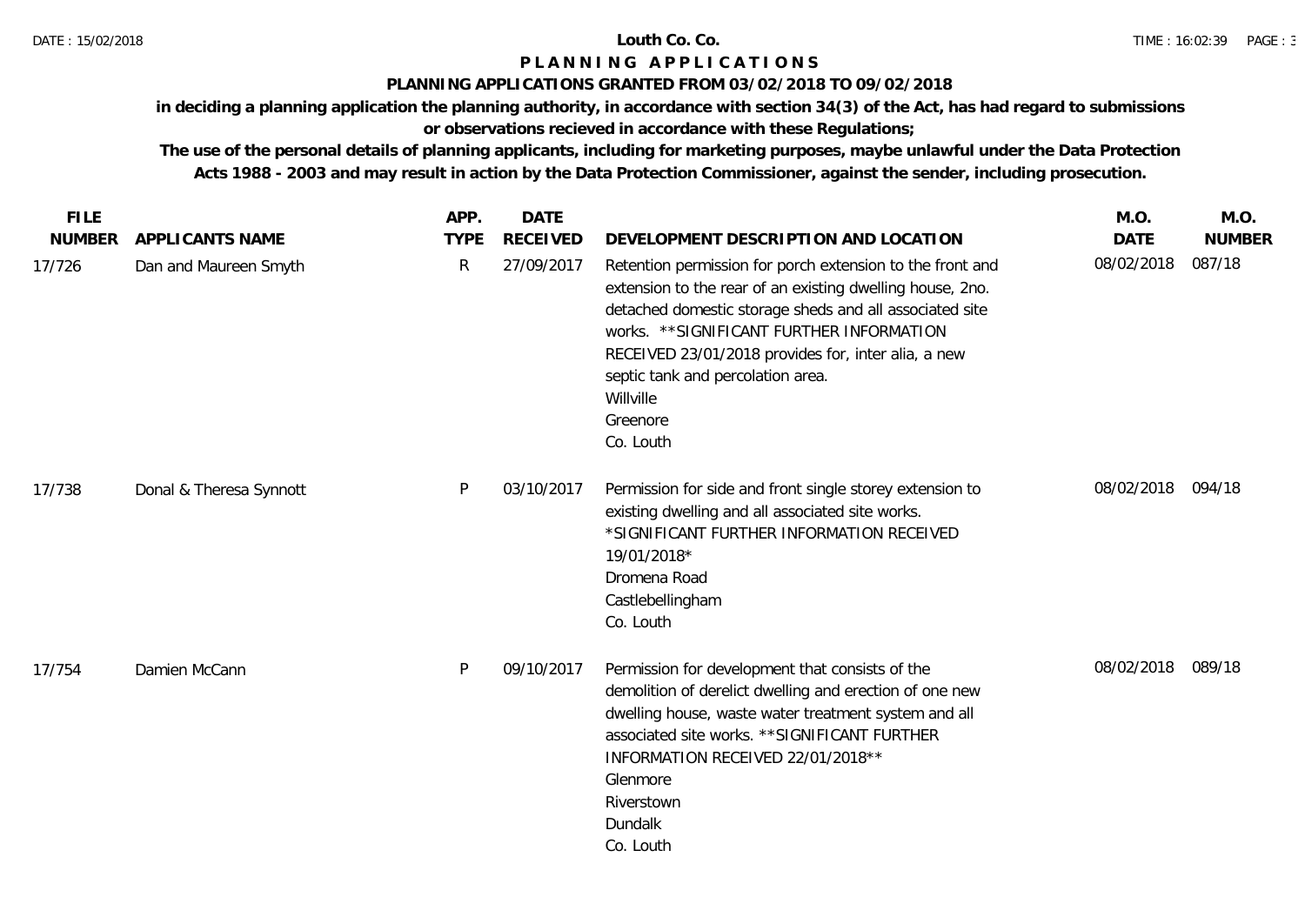### **PLANNING APPLICATIONS GRANTED FROM 03/02/2018 TO 09/02/2018**

**in deciding a planning application the planning authority, in accordance with section 34(3) of the Act, has had regard to submissions** 

# **or observations recieved in accordance with these Regulations;**

| <b>FILE</b>   |                  | APP.        | <b>DATE</b>     |                                                                                                                                                                                                                                                                                                                                                                       | M.O.              | M.O.          |
|---------------|------------------|-------------|-----------------|-----------------------------------------------------------------------------------------------------------------------------------------------------------------------------------------------------------------------------------------------------------------------------------------------------------------------------------------------------------------------|-------------------|---------------|
| <b>NUMBER</b> | APPLICANTS NAME  | <b>TYPE</b> | <b>RECEIVED</b> | DEVELOPMENT DESCRIPTION AND LOCATION                                                                                                                                                                                                                                                                                                                                  | <b>DATE</b>       | <b>NUMBER</b> |
| 17/846        | Lorraine McArdle | E           | 14/11/2017      | EXTENSION OF DURATION on Planning Ref: 12/510046<br>- Permission for demolition of existing outbuildings,<br>construction of a 2 storey dwelling in the garden of<br>existing house together with the provision of a new<br>vehicular entrance onto Cromwell's Lane & all associated<br>site development works.<br>Monza<br>Sunnyside Villas<br>Drogheda<br>Co. Louth | 08/02/2018        | 101/18        |
| 17/915        | Anthony Durnin   | P           | 11/12/2017      | Permission for development will consist of permission for<br>a 1 and a half storey dwelling house, a domestic garage,<br>a waste water treatment system, a new site entrance and<br>all associated site works.<br>Arthurstown<br>Reaghstown<br>Ardee<br>Co. Louth                                                                                                     | 08/02/2018        | 080/18        |
| 17/921        | Richard Reilly   | P           | 12/12/2017      | Permission for development will consist of a first floor<br>extension to existing dwelling house and for all<br>associates site works.<br>14 Rockville<br>Clinton's Lane<br>Drogheda<br>Co. Louth                                                                                                                                                                     | 08/02/2018 099/18 |               |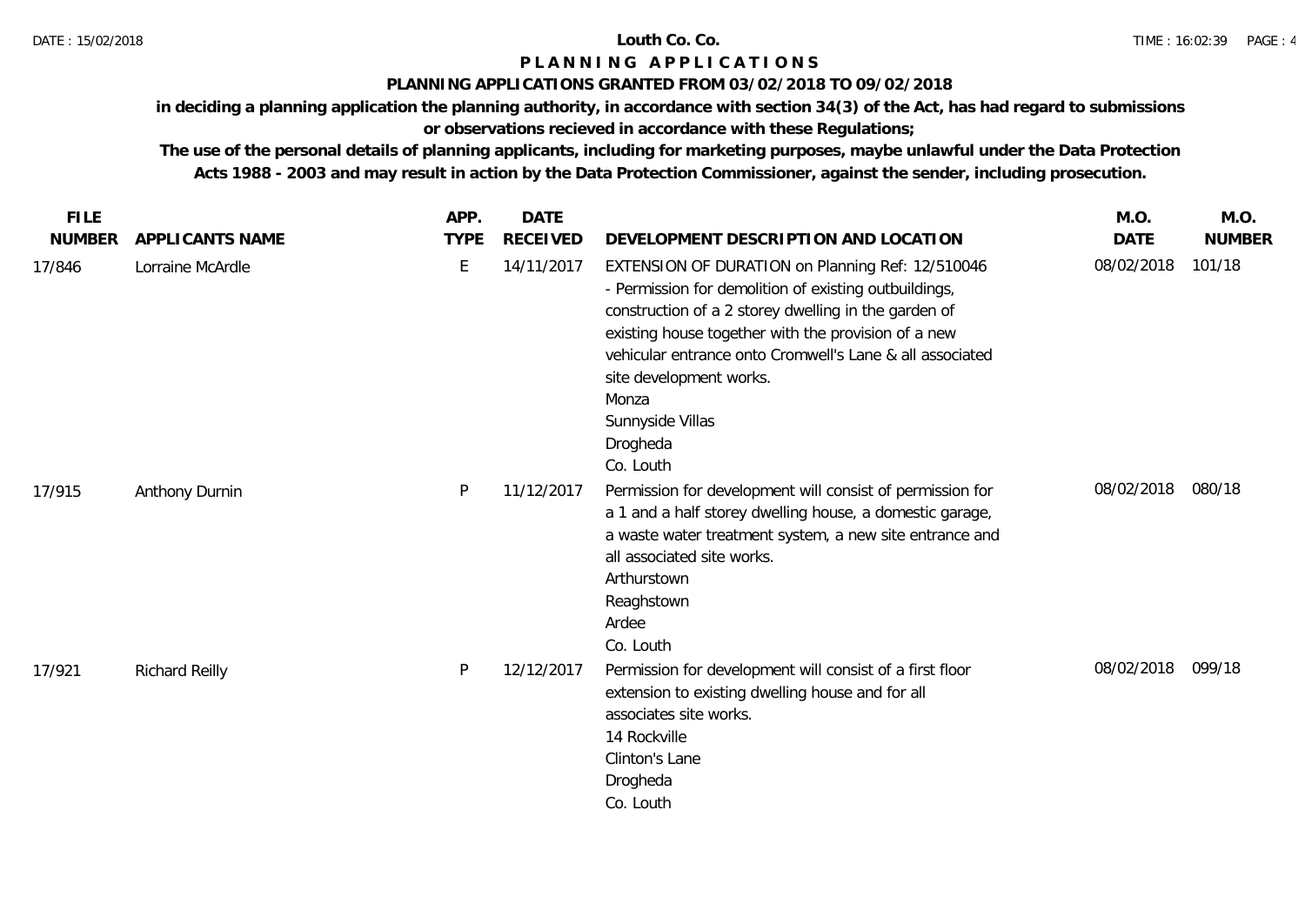### **PLANNING APPLICATIONS GRANTED FROM 03/02/2018 TO 09/02/2018**

**in deciding a planning application the planning authority, in accordance with section 34(3) of the Act, has had regard to submissions** 

# **or observations recieved in accordance with these Regulations;**

| <b>FILE</b>   |                          | APP.         | <b>DATE</b>     |                                                                                                                                                                                                                                                                                                                                                                                                                                 | M.O.        | M.O.          |
|---------------|--------------------------|--------------|-----------------|---------------------------------------------------------------------------------------------------------------------------------------------------------------------------------------------------------------------------------------------------------------------------------------------------------------------------------------------------------------------------------------------------------------------------------|-------------|---------------|
| <b>NUMBER</b> | APPLICANTS NAME          | <b>TYPE</b>  | <b>RECEIVED</b> | DEVELOPMENT DESCRIPTION AND LOCATION                                                                                                                                                                                                                                                                                                                                                                                            | <b>DATE</b> | <b>NUMBER</b> |
| 17/924        | Gerard Brennan           | $\mathsf{P}$ | 13/12/2017      | Permission for development will consist of the relocation<br>of new agricultural entrance & all Associated site works.<br>Edmonstown<br>Ardee<br>Co. Louth                                                                                                                                                                                                                                                                      | 08/02/2018  | 090/18        |
| 17/925        | Andrew & Bernadette Daly | R.           | 13/12/2017      | Permission for RETENTION of an unauthorised<br>development consisting of a 1.5 storey detached garage<br>with domestic dormer storage area at first floor level and<br>retention of change of use of existing ground floor<br>commerical area of same to be used for cookery<br>demonstrations.<br>Ballinurd<br>Kilkerley<br>Dundalk<br>Co. Louth                                                                               | 08/02/2018  | 093/17        |
| 17/926        | Ruth Roden               | P            | 12/12/2017      | Permission for development of a granny flat to rear of<br>building consisting of 61.5m2 partial split level extension<br>to rear of existing mews to match form of existing mews<br>and incorporation of part of existing mews to create 1<br>bedroom granny flat of area 84m2. The ridge of the new<br>extension will not exceed the height of the existing<br>building.<br>1 Church Lane<br>Drogheda<br>Co. Louth<br>A92 VX23 | 08/02/2018  | 095/18        |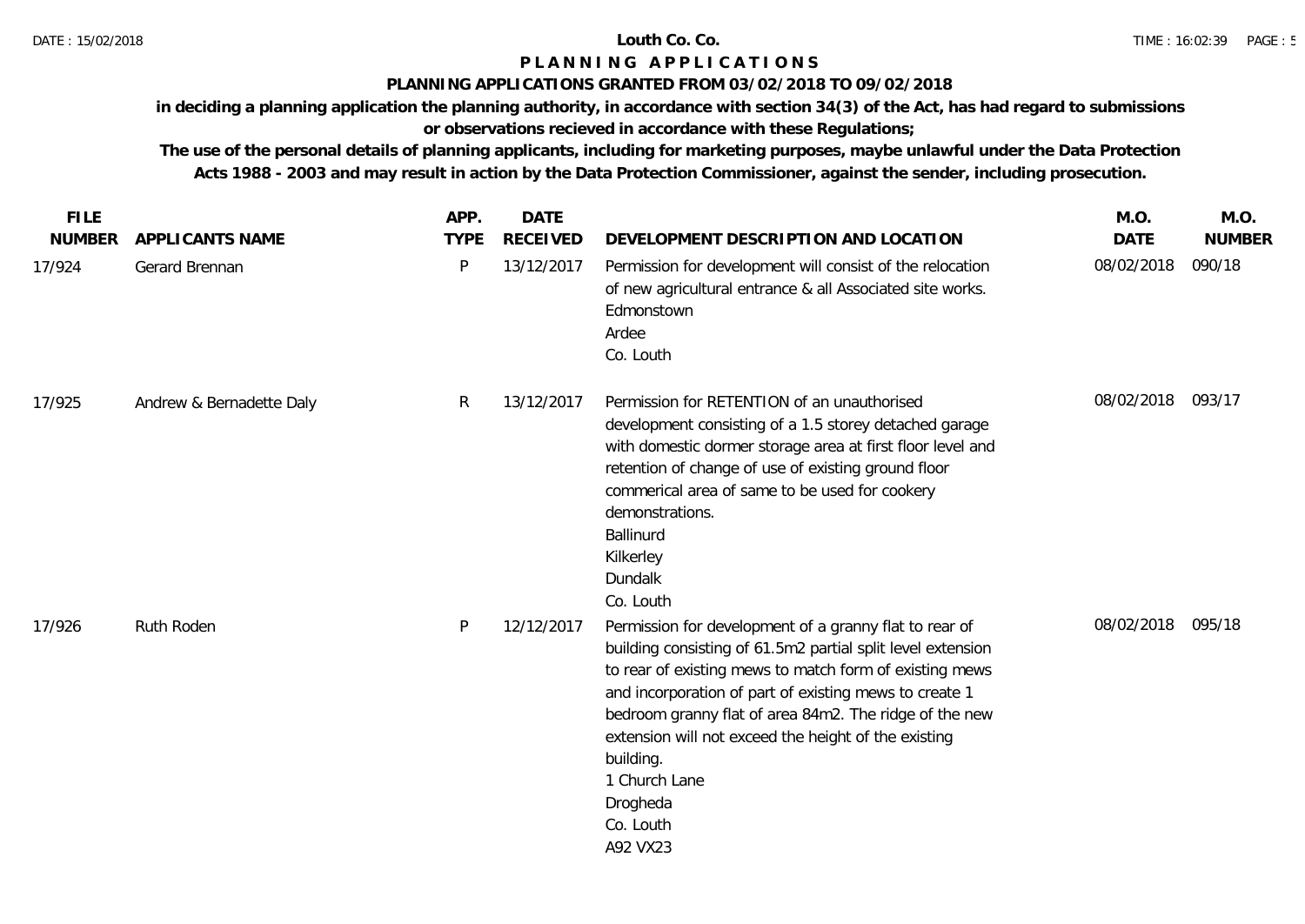### **PLANNING APPLICATIONS GRANTED FROM 03/02/2018 TO 09/02/2018**

**in deciding a planning application the planning authority, in accordance with section 34(3) of the Act, has had regard to submissions** 

# **or observations recieved in accordance with these Regulations;**

| <b>FILE</b><br><b>NUMBER</b> | APPLICANTS NAME            | APP.<br><b>TYPE</b> | <b>DATE</b><br><b>RECEIVED</b> | DEVELOPMENT DESCRIPTION AND LOCATION                                                                                                                                                                                                                                                                                                                                                                                        | M.O.<br><b>DATE</b> | M.O.<br><b>NUMBER</b> |
|------------------------------|----------------------------|---------------------|--------------------------------|-----------------------------------------------------------------------------------------------------------------------------------------------------------------------------------------------------------------------------------------------------------------------------------------------------------------------------------------------------------------------------------------------------------------------------|---------------------|-----------------------|
| 17/927                       | Declan Meade               | P                   | 14/12/2017                     | Permission sought for revised site boundaries in relation<br>to permission granted 06/1047 and all associated site<br>works.<br>Belpatrick<br>Collon<br>Co. Louth                                                                                                                                                                                                                                                           | 08/02/2018          | 081/18                |
| 17/929                       | Mary Hoey & Daniel Watters | P                   | 14/12/2017                     | Permission for a new dwelling house, detached domestic<br>garage, septic tank and percolation area and all<br>associated site works.<br>Ballybarrack<br>Dundalk<br>Co. Louth                                                                                                                                                                                                                                                | 08/02/2018          | 086/18                |
| 17/936                       | Stanley Meehan             | P                   | 18/12/2017                     | Permission for alterations and extensions to existing<br>dwelling house and all associated site works. Works to<br>include front elevation changes, demolition of existing<br>rear sunroom and front bay windows, construction of<br>new extension to south side of dwelling new entrance<br>porch to front of dwelling and all associated internal<br>alteration works.<br>La Verna<br>Dublin Road<br>Dundalk<br>Co. Louth | 08/02/2018 092/18   |                       |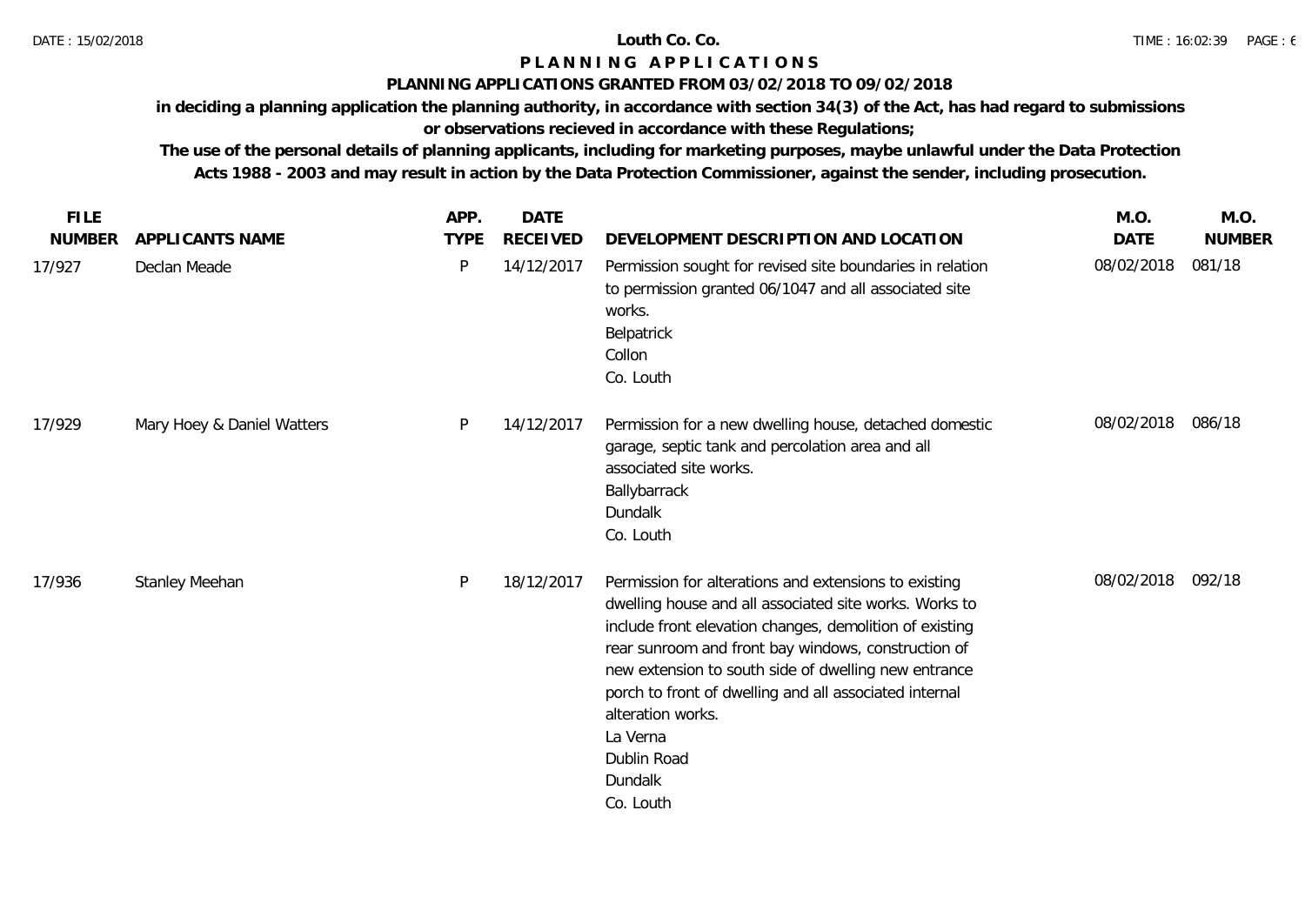### DATE : 15/02/2018 **Louth Co. Co.**

## **P L A N N I N G A P P L I C A T I O N S**

### **PLANNING APPLICATIONS GRANTED FROM 03/02/2018 TO 09/02/2018**

**in deciding a planning application the planning authority, in accordance with section 34(3) of the Act, has had regard to submissions** 

# **or observations recieved in accordance with these Regulations;**

| <b>FILE</b>   |                            | APP.        | <b>DATE</b>     |                                                                                                                                                                                                                                                                                                                                                                                                                                                                                                                                                                                                                                                                                                                                                                                                                   | M.O.        | M.O.          |
|---------------|----------------------------|-------------|-----------------|-------------------------------------------------------------------------------------------------------------------------------------------------------------------------------------------------------------------------------------------------------------------------------------------------------------------------------------------------------------------------------------------------------------------------------------------------------------------------------------------------------------------------------------------------------------------------------------------------------------------------------------------------------------------------------------------------------------------------------------------------------------------------------------------------------------------|-------------|---------------|
| <b>NUMBER</b> | APPLICANTS NAME            | <b>TYPE</b> | <b>RECEIVED</b> | DEVELOPMENT DESCRIPTION AND LOCATION                                                                                                                                                                                                                                                                                                                                                                                                                                                                                                                                                                                                                                                                                                                                                                              | <b>DATE</b> | <b>NUMBER</b> |
| 17/938        | Patrick & Majella Connolly | R           | 18/12/2017      | Permission for RETENTION for development of a<br>protected structure under listing ref: no LH S004-003.<br>The proposed development shall consist of the retention<br>of an extension to the old cowbyre for residential use.<br>Permission to extend a small area to the front at first<br>floor level, to include the replacement of the entire roof<br>to the front with a traditional pitched slate roof. Internal<br>alterations, including a new traditional timber staircase,<br>alterations to the first floor area layout, replacement of<br>the gable end window to the old cowbyre, relocation of<br>the main entrance doorway, alterations to windows at<br>front and rear, providing fire escape windows at front<br>and rear bedrooms of the dwelling.<br>Lenamore House<br>Ravensdale<br>Co. Louth | 08/02/2018  | 085/18        |
| 17/939        | Thoman Builders Ltd        | R           | 18/12/2017      | RETENTION permission and permission for development<br>to consist of: Retention and completionof two<br>no.semi-detached partly constructed dwelling houses<br>previously granted planning permission under planning<br>ref no: 041406, to include permission for a proposed<br>single storey extension to the rear and all associated site<br>development works.<br>Railway Crescent<br>Rampark<br>Jenkinstown<br>Co. Louth                                                                                                                                                                                                                                                                                                                                                                                      | 08/02/2018  | 078/18        |